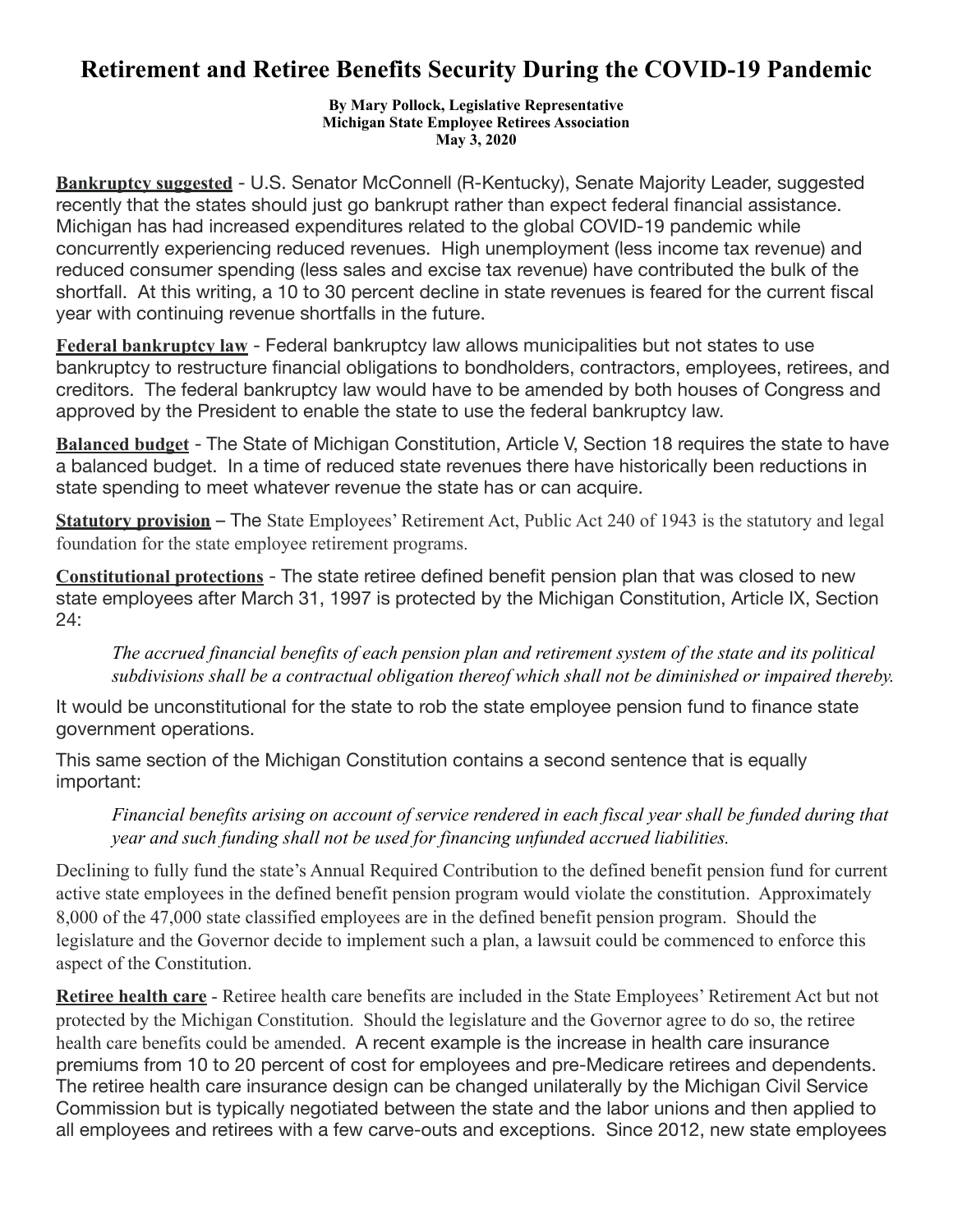do not have retiree health care benefits and instead the state contributes an additional two percent of wages to the employee's 401(k) account.

**Pre-funding health care** - During Governor Rick Snyder's administration, the state budget began prefunding state retiree health care costs instead of using pay-as-you-go funding. Governor Gretchen Whitmer has retained this approach in her budgets. It is a best practice in government accounting practices but could be vulnerable to budget stresses.

**Deferred compensation** - 401(k) plans are tax-qualified, defined-contribution pension accounts enacted in subsection 401(k) of the Internal Revenue Code in 1978. These plans are owned by the individual employee so wouldn't be vulnerable to the state's financial difficulties. Similarly, 457 investments by employees are held in trust by the state for the individual so are legally safe from state intrusion. Of course the value of 401(k) and 457 accounts are affected by the national economy and the stock and bond markets.

The state's 401(k) contribution of an additional 4 percent of wages and up to a 3 percent match for active employees is set in the State Employees Retirement Act and could be changed with legislative and the governor's approval.

**SERA** – The State Employee Retirees Association is a non-profit organization devoted exclusively to issues and concerns of all current and future retirees of the State of Michigan. State retirees and current or former state employees age 50 or better are eligible to join.

**SERA** works to:

- keep Michigan state employee pension and insurance benefits secure.
- assure pension and insurance benefits are improved and keep up with inflation.
- monitor and take action on important developments affecting state pension and retiree health care benefits.
- inform its members about proposed federal and state legislation that will affect State of Michigan retirement systems and retiree health care.
- help members stay in touch with old friends and make new friends with a common background.
- monitor the Michigan Retirement Systems Board, the Michigan Investment Board (which makes recommendations to the State Treasurer on investments in the State Employees Retirement System pension fund), and the 401K and 457 programs provided through Voya.
- work with the Office of Retirement Services and Civil Service Benefits Division to help retirees and near retirees with their pension and benefits issues.
- provide **SERA PLUS**, great discounts and services in many areas of retirement living such as first-year free tax preparation, estate planning, tax planning, home and auto insurance, financial services, mortgage services, estate transfer strategies, final settlement planning, and much more through SERA's association with Hantz Group, Inc..

**SERA** works through its members, leaders, and committees to promote the best interests of state employee retirees and future retirees. At least eight times since 1974, SERA was a moving force in pension increases or benefit improvements. In 2011, we opposed the first pension tax proposal and helped eliminate it for 70% of retirees; we opposed the remaining tax on public pensions for those born after 1945 in the Michigan Supreme Court.